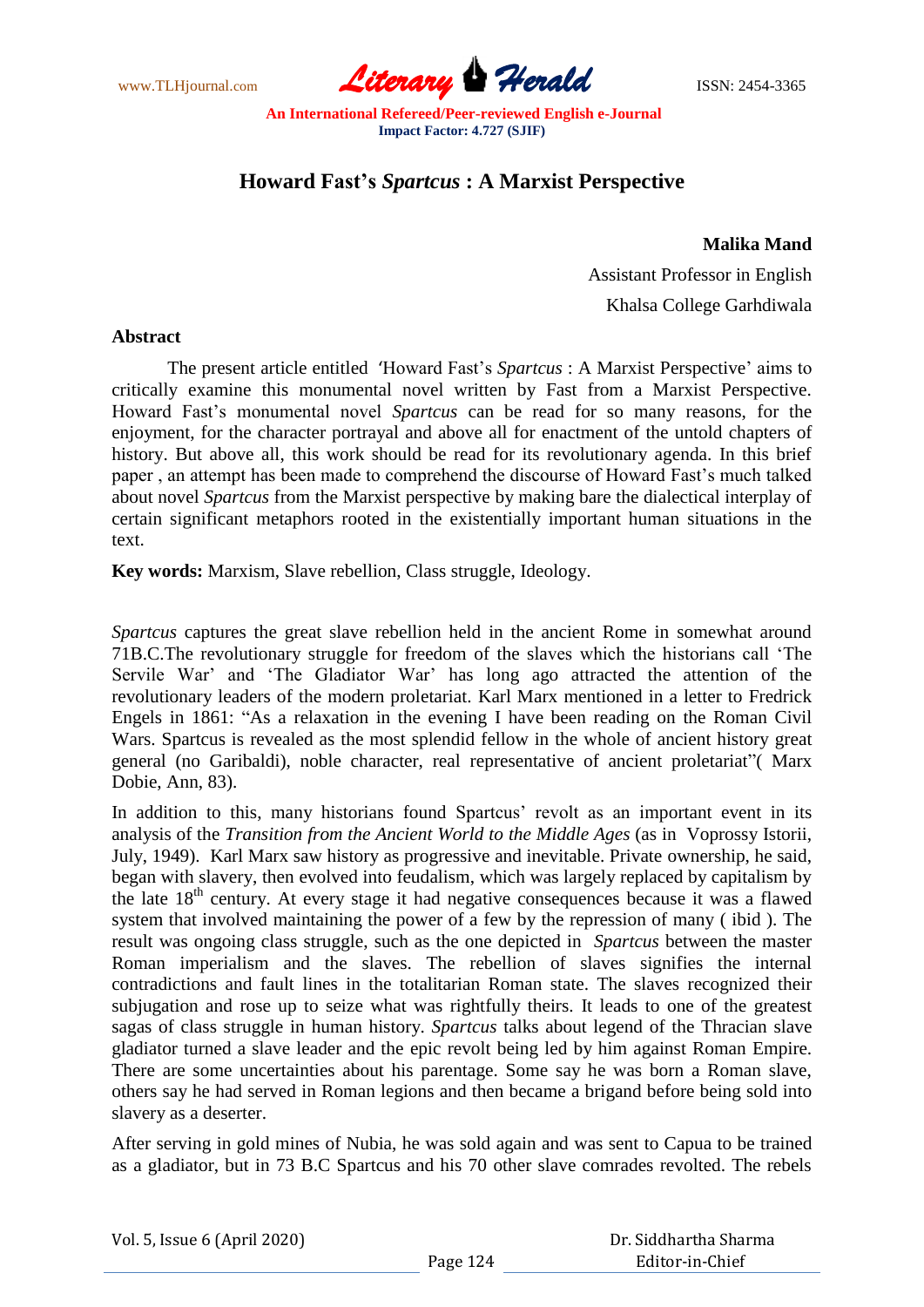www.TLHjournal.com **Literary Herald ISSN: 2454-3365** 

defeated Roman army under Claudius Glaber and were joined by local shepherds, herdsmen, slaves who swelled their numbers. They further fortified their forces with freed slaves as they won successive victories. Trained to kill for the idle pleasure of his masters, Spartcus sparked the revolt against the cruel, degenerated rule. He led the hopeless men, women and children out of the fields and the slave pens to the greatest rebellion of the ancient world ever saw.

Spartcus hoped to escape across the Alps. He defeated and swept six cohorts (almost one third part) of the Roman army led by the two counsel men, Lucius Gellius and Lentulus Clodians at Picenum. Spartcus managed to move his band as far north as Cisalpine Gaul, where he defeated the governor, but then he retreated south. Led by Spartcus and his heroic band of escaped gladiators, a quickly organised force of 70,000 runaway slaves ( some sources say 90,000, others say, 100,000) held the military might of Rome at bay for almost four years, routing its best legions and establishing control over most of southern Italy and threatening ‗*the Eternal City'* itself. The two sides battled across Italy, but the rebels were eventually vanquished by Crassus' superior numbers. The defeated followers of Spartcus , some six thousand of them , were stung in a line of crucifixes stretching from Rome to Capua , as *tokens of punishments*, a savage reminder to the upcoming generations of slaves of the fate that awaits them if they would challenge Rome ever.

The narrative begins with three young Roman patricians – Caius , his sister Helena and her friend Claudius , who start a journey from Rome to Capua along the Via Apple a few weeks after the final suppression of the slave revolt. The road is lined by tokens of punishment-Slaves crucified in the immediate aftermath of the revolt. During the first day of their journey the party encounter several representative individuals: a minor politician, a prosperous businessman of the equestrian class, an eastern trader and a young officer of the legions: all of whom give their respective perspective about the uprising. On arrival at a palatial country villa where they are to spend the night Caius, Helena and Claudia meet with other guests, both historical and fictional, who either played key roles in the events just finished or who have sufficient perception to analyze the significance of slavery as an institution within the Roman Republic.

The Marxists see all literature as essentially class related. Karl Marx said that all human history is the history of class struggle. There is this constant ongoing struggle between the haves and haves not, between the oppressed and oppressive, between the rich and the poor, the proletariat and bourgeoisies. Marxist thinkers read a literary text to analyze how this struggle has been portrayed/ captured in a literary text. Marxist thinkers view history not as a linear progression but as an endless struggle for power among different social classes.

In *Spartcus*, we are given a clear picture of a society that has unequally distributed its goods or even the means to achieve them. The Roman society is clearly divided into the Roman masters and the slaves, the haves and the haves not, the ones who own property and therefore the means of production and those who are controlled by them. Spartcus appears as the representative of the 'haves not', the marginalised, those who have been treated as less than humans.

According to Marxists, the moving force behind human history is its economic system, for people's lives are determined by their economic circumstances. The economic conditions underlying the society are called material circumstances and the ideological atmosphere they generate is known as the historical situation. It denotes that to understand any social or political context, any event, it is necessary to understand the material and historical circumstances in which they occur (Marx Dobie, Ann 82). Thus, it is imperative to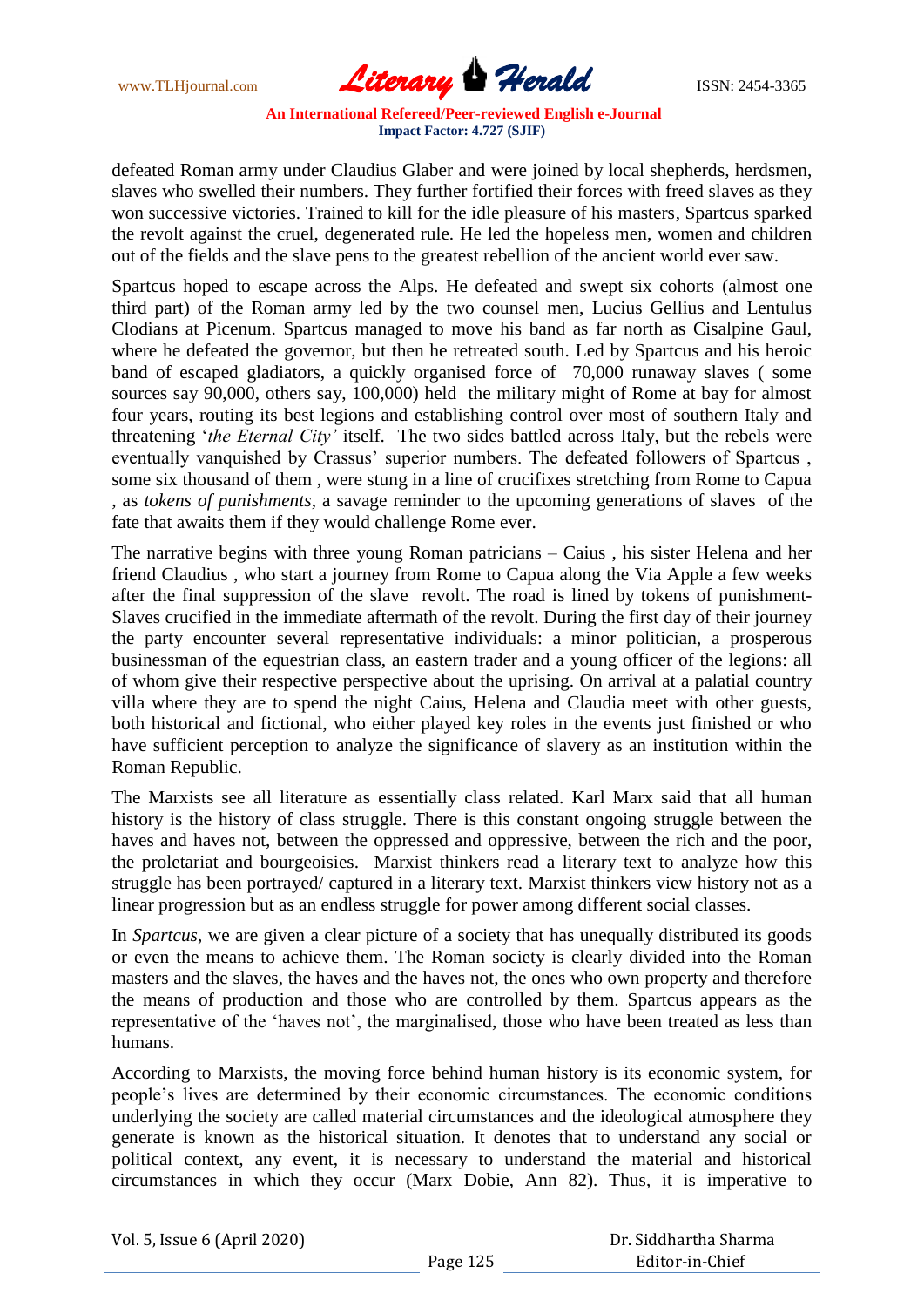www.TLHjournal.com **Literary Herald ISSN: 2454-3365** 

understand the pitiful living condition of slaves ,the kind of life they lived and what made them rebel against it. In 71B.C, from England to America in West, from Syria to Spain in East, it was the era of political dominance of Roman Empire. There were two institutions of governance of Roman political system. One was Senate, the other was Council. Prostitution was legalized and homosexuality was prevalent. Polygamy was being practised and rich women can keep male slaves. In the city of Rome thousands of unemployed spent most of their time drinking and watching sports. Slavery was the darkest chapter of the great Roman civilization. Slaves were an important part of Roman economy. They were considered as personal property of a person. They had neither any civil rights nor there were any laws to protect them. The condition of enslaved women was even worse. The children born to them were also treated as slaves and as they grew up they were being sold again to work in the fields, farms and mines.

In Rome, the slaves used to come from every country devastated by the Roman army. The soldiers of the defeated armies and the common people were forcefully enslaved and being sold in the markets of Rome. Women were mostly bought as personal slaves whereas the males were bought to work in farms and mines. They were being trained as gladiator warriors and then sent to slain each other in the sets for the amusement of callous Romans. Sometimes, they were made to fight with lions, bears and panthers. They were treated as less than humans. Roman philosopher Cicero calls slave 'an instrument who speaks':

> They are not human; this we must understand and get rid of the sentimental nonsense the Greeks talk of the equality of all that walks and talks. The slave is the *instrumentum vocale*. Six thousand of these tools line the road; this isn't wasteful, this is necessary!(Fast *Spartcus*37)

The fundamental human values are freedom, love, hope and future. Slavery strip these away until the oppressed have nothing to lose but their lives. The avarice and lust for power of the imperialist coloniser nations robs men so badly that they had no choice except rebel and raise arms against all such atrocities. The black African gladiator became aware of this fact. He refused to kill his fellow slave. Doing so, he refused to become a savage. He attacked the Romans who arrived to watch this ugly sport smitten with flesh and blood. Instead he recognized and assaulted those who were responsible for his plight. He came to realize:

They were both clowns in their shame and bloody degradation. The whole world had been enslaved so that these Romans could sit here and nibble sweets and sip wine in the shady comfort of their box (98).

Although the reaction of the African gladiator remained confined to the individual domain but it helped to provide an organised form to the fury of slaves. His heroic action marked the beginning of the rebellion. As says the concept of *Dialectical Materialism*, "who owns the means of production controls a society's institutions and beliefs". In *Spartcus*, we encounter the falsehood and perverseness behind the ‗so called Roman civilization'. Following its imperialistic policy, Rome not only mangled and enslaved the countries of Egyptions, Greeks, Persian, Carthegians, Thracians, Gals, Slavs, Africans, Nubians, Sudanians, Libians, Asirians, Sumerians and Germens but also found a way to justify their inhumanity and avarice by branding people of those nations' savages. The sadism which prevails at the heart of the Roman state gets allegorized through the ruthless comments of the tradesman Selvies, Caius and Claudia regarding the symbolic punishments of the rebellious slaves. Ciaus calls those crosses as 'the sheer wastage of wood', Claudia feels disturbed at the wastage of 'so much fresh meat'. Whereas , the tradesman Selvius who exports the dry meat of pigs in the

Vol. 5, Issue 6 (April 2020)

 Dr. Siddhartha Sharma Editor-in-Chief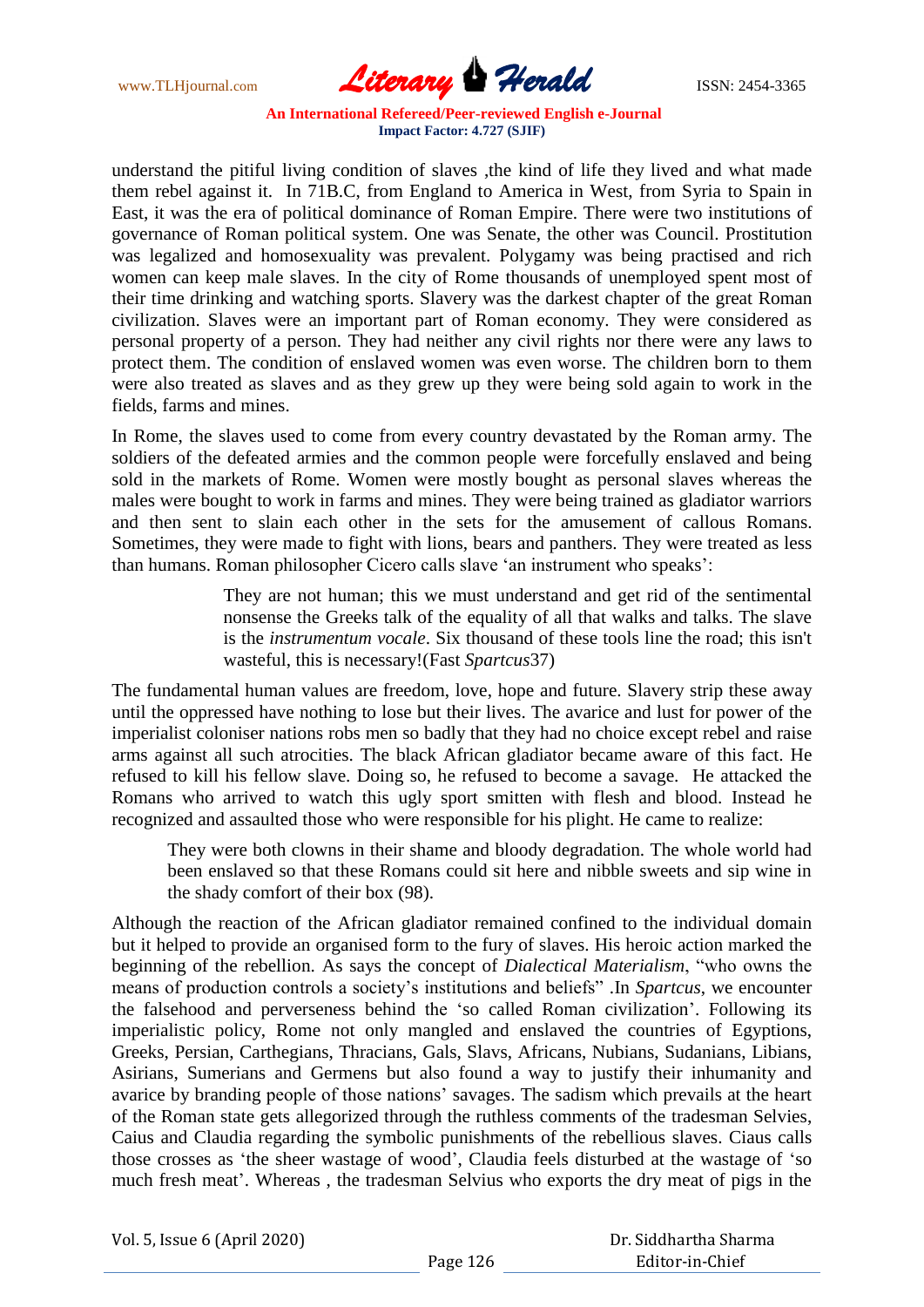

form of *Kebabas*, tells them he has purchased two and a half lakh pound meat of slaves from the army to sell by mixing with the meat of pigs.

The dominant colonizer state not only exploits the economic resources of the colonised nations but also viciously managed to justify their tyrannical ideology by de-humanizing the slaves:

Long ago, Cicero had discovered the profound difference between justice and

morality . Justice was the tool of the strong, to be used as the strong desired;

morality, like the gods, was the illusion of the weak.(100)

Slavery is a curse where a slave only thinks about bread and how to stay alive, which robs man of his happiness, freedom and hope :

> For his kind, there is an agelessness of toil, no youth and no manhood and no growing old, but only the agelessness of toil (55). when men carry a chain, they think of little, of very little, and most of the time it is better not to think of more than when you will eat again, drink again, sleep again. You make men like beasts and they do not think of angels.......(56).

The Roman state had thrown men to the level of savages who strove to survive and nothing else:

> It is a desire—not for pleasure, comfort, food, music, laughter, love, warmth, women or wine, not for any of those things—it is a desire to endure, to survive, simply that and no more, to survive  $(58)$ .

The sub plot of the black slave who attacked the Romans instead of his fellow gladiator is no less tragic. His life before the Roman invasion appears to him like a dream:

> The house he had by a riverside and the children his wife bore him and the land he tilled and the fruit of the land, before the soldiers came and with them the slave dealers to harvest that crop of human life so magically transmuted into gold (98).

Fast rightfully uses the word *hell* for the fateful goldmines of Nubia where slaves were forced to work in unthinkably inhuman conditions. "It was that before there was a Christian hell in books and sermons—and perhaps afterwards too—there was a hell on earth that men saw and looked at and knew well indeed. For it is the nature of man that he can only write of the hells he has first created himself" (53). Spartcus and others like him were destined to suffer in that place "One hundred and twenty-two Thracians chained neck to neck, carrying their burning hot chains across the desert all the way from the First Cataract (55)".

This horrific scene reminds the reader of the terribly menacing scene from Joseph Conrad's *Heart of Darkness(1899 )*, where the African slaves suffer under the colonized French. This parallel made us speculate whether this world has really changed in the last two and a half thousand years? But the important thing is that he decided to choose for himself, by rebelling against this tyranny he rejects what is being given to him by life.

In every age, class consciousness has played an important role in the enlightenment of people who fight against the oppression. Education makes us aware of the root cause of our suffering and how it can be fought against. It gets allegorized through dreams of Spartcus where he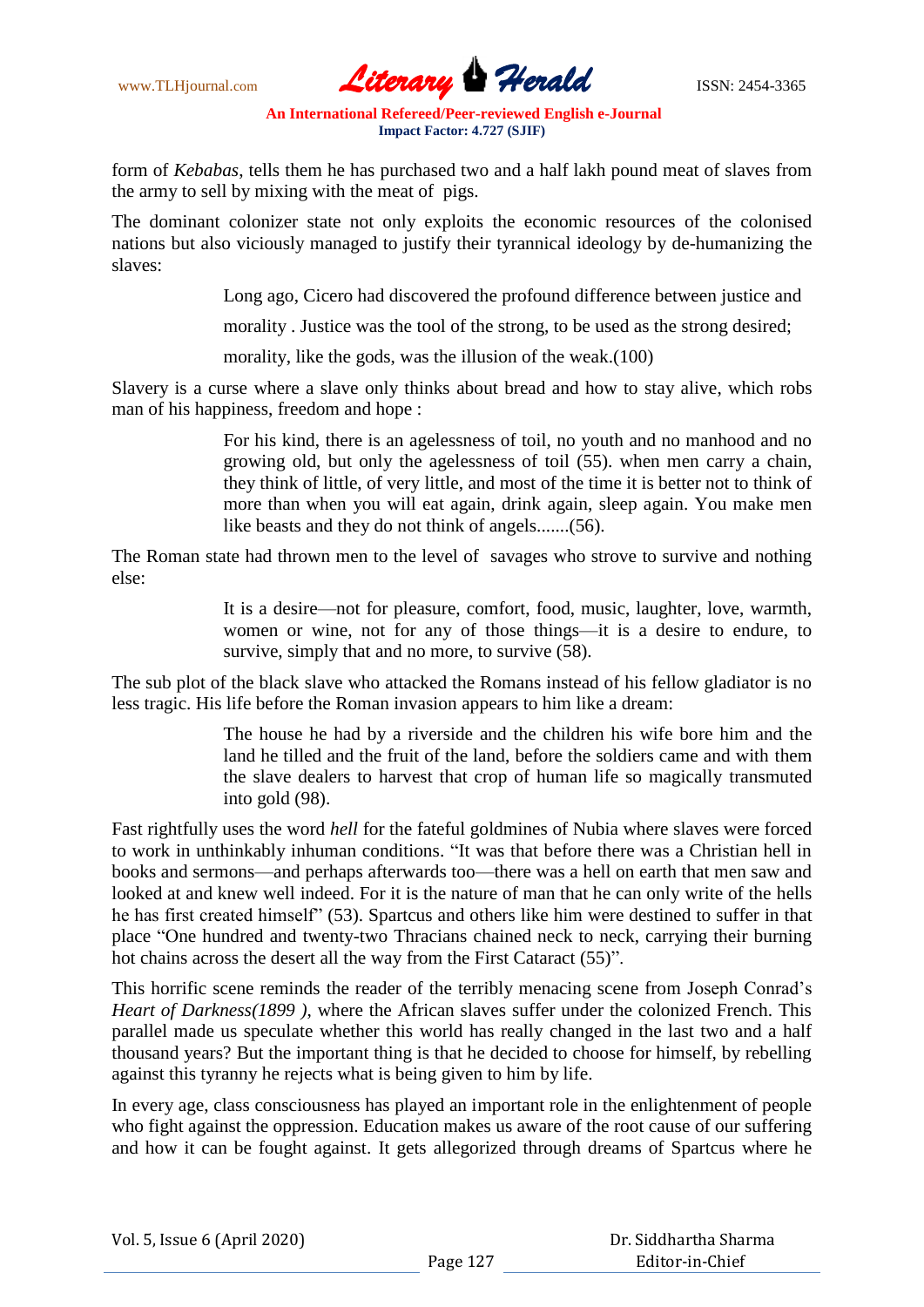

sees his grandfather who teaches him to write. With a stick, the old man traces letter after letter in the dirt:

"Read and learn, my child," the old man tells him. "So do we who are slaves

carry a weapon with us. Without it, we are like the beasts in the

fields. The same god who gave fire to men gave them the power to write down

his thoughts, so that they may recall the thoughts of the gods in the golden

time of long ago. Then men were close to the gods and talked with them at will, and there were no slaves then. And that time will come again"(62).

From those mines of Nubia, Spartcus reaches the school of gladiators of Capua, where realization of this injustice becomes even more poignant as he watches the slaves killing each other and dying in the arenas just for the amusement of Romans. But with the rebellion of that black slave, Spartcus gets to know what is right and what he should do? That very moment is the moment of enlightenment as he realises : "There comes a time when men must do what they must" $(118)$ .

Spartcus rebels against the oppressive political system that robs a human of self respect and intends to turn him into an animal. It forces people to work in inhuman conditions and made them die in the death arenas. Spartcus describes that hellish world created by Romans in his message to the Roman Senate:

"Go back to the Senate (said Spartacus) and tell them what you saw here. Tell them that they sent their cohorts against us, and that we destroyed their cohorts. Tell them that we are slaves—what they call the *instrumentum vocale*. The tool with a voice. Tell them what our voice says. We say that the world is tired of them, tired of your rotten Senate and your rotten Rome. The world is tired of the wealth and splendour that you have squeezed out of our blood and bone. The world is tired of the song of the whip. But we don't want to hear that song any more..... You turn men into dogs, and send them into the arena to tear themselves to pieces for your pleasure, and as your noble Roman ladies watch us kill each other, they fondle dogs in their laps and feed them precious tidbits. What a foul crew you are and what a filthy mess you have made of life! You have made a mockery of all men dream of, of the work of a man's hands and the sweat of a man's brow... You have made a travesty of human life and robbed it of all its worth. You kill for the sake of killing, and your gentle amusement is to watch blood flow. You put little children into your mines and work them to death in a few months. And you have built your grandeur by

being a thief to the whole world. Well, it is finished. Tell your Senate that it is

all finished. That is the voice of the tool(162).

Karl Marx wrote in *The Communist Manifesto*, "Let the ruling class tremble at a communist revolution. The proletarians have nothing to lose but their chains. They have a world to win.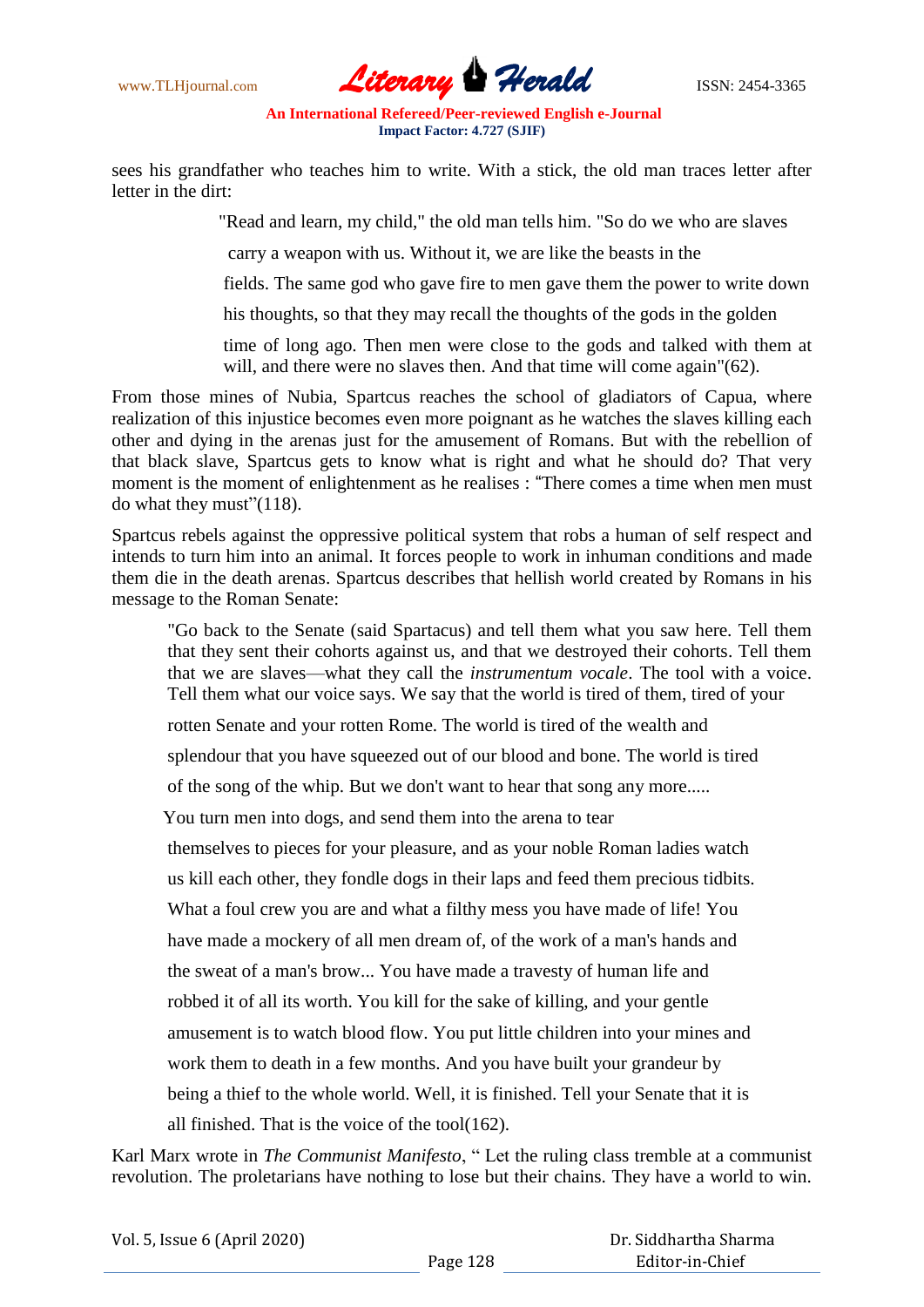www.TLHjournal.com **Literary Perald ISSN: 2454-3365** 

Working men of all countries, unite!" Spartcus seems to echo Marx's this famous statement in his message to the Roman senate when he calls the slaves to unite together:

The whole world will hear the voice of the tool— and to the slaves of the world, we will cry out, Rise up and cast off your chains! We will move through Italy, and wherever we go, the slaves will join us—and then, one day, we will come against your eternal city. It will not be eternal then(162).

Not only this, Spartcus carries a clear image of the post Roman world, a world free of slavery and injustice. It is apparently the Marxist dream of a classless society, "Then, when justice has been done, we will build better cities, clean, beautiful cities without walls— where mankind can live together in peace and in happiness" (ibid).

Spartcus seems to speak for the entire working class. He is well aware of the fact that the producer of all economy and wealth is the proletariat, "what is Rome but the blood and sweat and hurt of slaves? Is there anything we cannot make?"

In his rebellion, we can identify Jean-Paul-Sartre's existentialism that preaches to have faith in ourselves instead of history, God or any conventional institution. It encourages us to take decision and work for one's own liberation. According to existential philosophy, there are two kinds of people. There are some people who refuse to acknowledge their freedom and like to follow determined rules made by others. Such people exist unauthentically'. Spartcus and his fellows can be categorized with those who live ‗authentically', those who do not submit to the hierarchy of values and significance set up in the world for them. It gets clearly reflected in the discourse between Spartcus and the black African, the day it all started:

And then the black man asked him, "Do you believe in the gods?"

"No."

"Do you believe there is another place after we die here?"

"No."

"Then what do you believe in, Spartacus?" the black man asked.

"I believe in you and I believe in me"(90)

They were gladiator slaves. Their destiny was to die for the amusement of their Roman masters. But this death would have neither respect nor valour. Each one of them had accepted this existence as a sordid reality. They had lost all hope. Spartcus revived the dream of freedom , equality and justice. It was Spartcus who brought them back from the deathly hallows to life itself. The day he announced:

"And I am free. Never a moment of freedom for my father or grandfather, but

right now I stand here a free man."(117)

"Are you my people?" he asked them, when they were pressed close around

him. "I will never be a gladiator again. I will die first. Are you my people?"(118)

Two thousand and five years ago, Spartcus and his comrades fought and died for a classless society, a society free from oppression and injustice. Roman Empire turned into a heap of ruins but people like Spartcus who once stood against exploitation were being remembered. The songs of their bravery were sung. They became an inseparable part of the folklore. They

 Dr. Siddhartha Sharma Editor-in-Chief